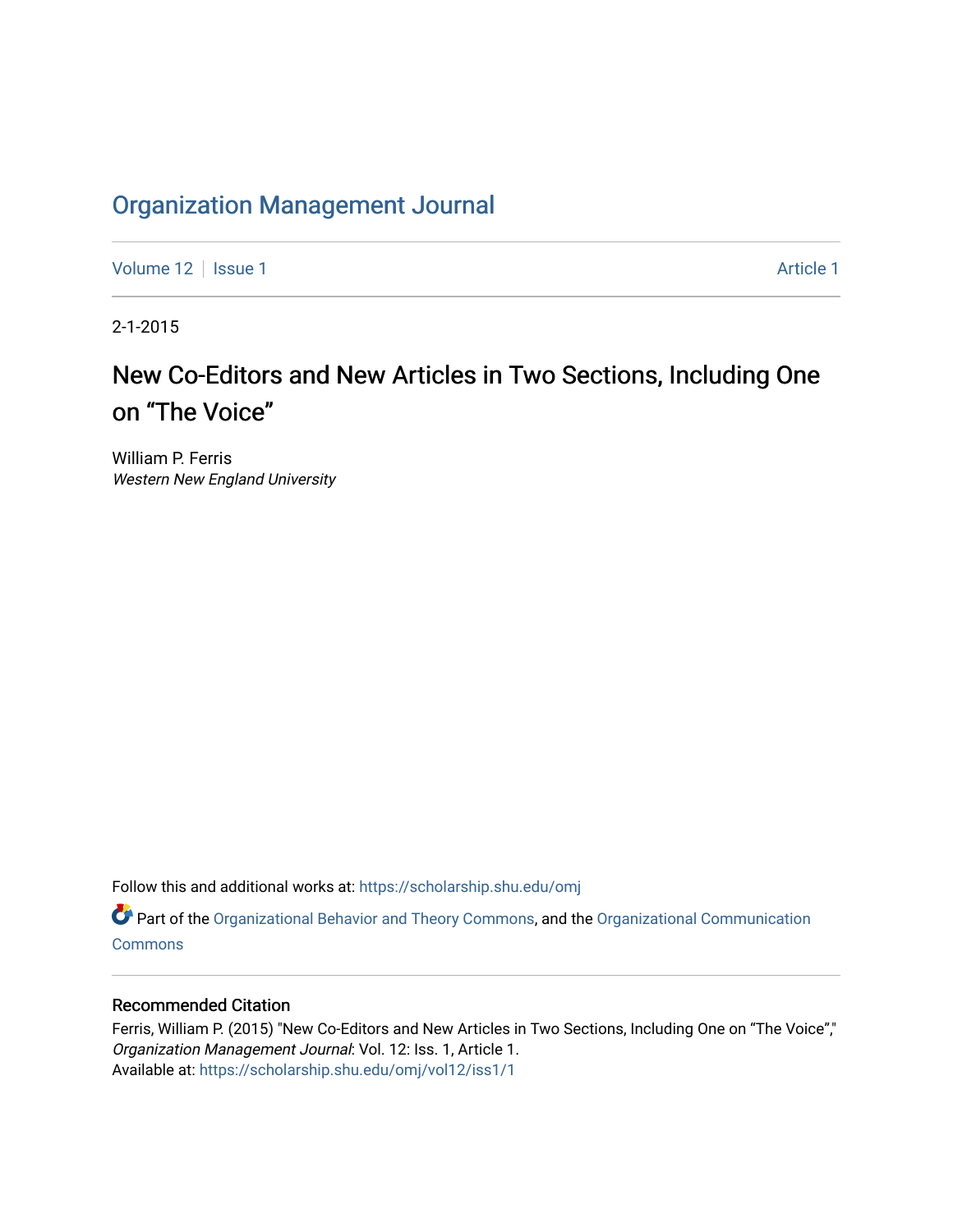### **EDITORIAL**

## **New Co-Editors and New Articles in Two Sections, Including One on "The Voice"**

**William P. Ferris[1](#page-1-0)**

<span id="page-1-0"></span>*Editor-in-Chief* <sup>1</sup>*College of Business, Western New England University, Springfield, Massachusetts, USA*

As indicated in the last issue of 2014, we have been involved with a transition of co-editors at *OMJ*. Since then, we have had a further retirement of two long-time *OMJ* section co-editors, this time in our Current Empirical Research (CER) section. Kristin Backhaus of SUNY New Paltz, our long-time senior CER section co-editor, is in the process of completing a 6-year editorial stint begun in the fall of 2009 when she became co-editor of the Reviews and Research of Note (RRN) section, after having written some articles for Teaching & Learning beginning in 2005, before we were even a quarterly. Soon, 1 year after being named co-editor of RRN and in the last issue of 2010, we introduced Kristin as the new co-editor of CER. So by the end of 2015 she will have completed 5 years as CER co-editor and 6 years as an *OMJ* editor overall. Clearly, she has earned her sabbatical from editing! Randy Sleeth joined us as Kristin's fellow CER co-editor as of the last issue of 2011, but in reality he was actually the co-editor of a short-lived section entitled Bibliography going back to 2004 and the very first issue of *OMJ*. However, his true peer review editorial assignment began in 2011 at CER. By 2014, Randy had retired from Virginia Commonwealth University, and informed me that 2015 would be his last year. Of course, as is customary during a transition period, both Kris and Randy will finish the year and will also continue with the Replace and Resubmit manuscripts with which they are currently involved as they mentor the new co-editors. Congratulations to two terrific co-editors for their service, and now welcome to two new ones.

Our two new Current Empirical Research co-editors are exceptionally qualified for their new jobs. Each has had multiple publications in CER and even in other sections of *OMJ*. Please welcome Kerri Crowne Brannen of Widener University in Pennsylvania and Lisa Stickney from the University of

Baltimore (Maryland). Interested readers can search their *OMJ* pubs using the Search box for "within the journal" on our website (Lisa's most recent article was in CER last issue; search Kerri under "Kerri Crowne"). They will both begin their duties under the mentorship of Kristin and Randy in the immediate future. Congratulations to Kerri and Lisa on their new responsibilities and to *OMJ* for getting such promising new co-editors.

We don't have any articles from CER in the current issue, but we have four great ones in two other sections—an innovative one in Linking Theory & Practice and three highly useful ones in Teaching & Learning. The first of these is a unique article involving an extended examination of the role of the actual sound of the negotiator's voice as a determining factor in crisis negotiations, specifically negotiations involving such events as kidnappings and hostage situations. Very little study has been made of this seemingly minor yet probably very major aspect of negotiation. The article by Christophe Haag and Elizabeth Fresnel, "Implementing Voice Strategies in Extreme Negotiations: A Conversation With Christophe Caupenne, Successful Former Commando of the French RAID Unit," is a compelling "must-read" article that brings up many interesting ideas for negotiators and also provides some practical advice that can be put to immediate use by those involved in crisis negotiation. Moreover, it frames the question, what can we learn that will help us in business negotiations from this interview and assessment of a widely respected expert whose nickname is "The Voice"?

In the Teaching & Learning section, we have three articles for the second issue in a row. We are becoming a "goto" source for the classroom management professor as well as the management education researcher. In the first article, Lynn E. Miller and Richard M. Weiss's "Setting Goals in Different Roles: Applying Key Results From the Goal-Setting Literature," the authors examine organizational behavior textbooks' treatment of goal-setting theory, finding them sometimes overlapping and sometimes different. Their aim in this article



Address correspondence to William P. Ferris, Professor of Management, College of Business, Western New England University, 1215 Wilbraham Rd., Springfield, MA 01119, USA. E-mail: [omj@](mailto:omj@wne.edu) [wne.edu](mailto:omj@wne.edu)